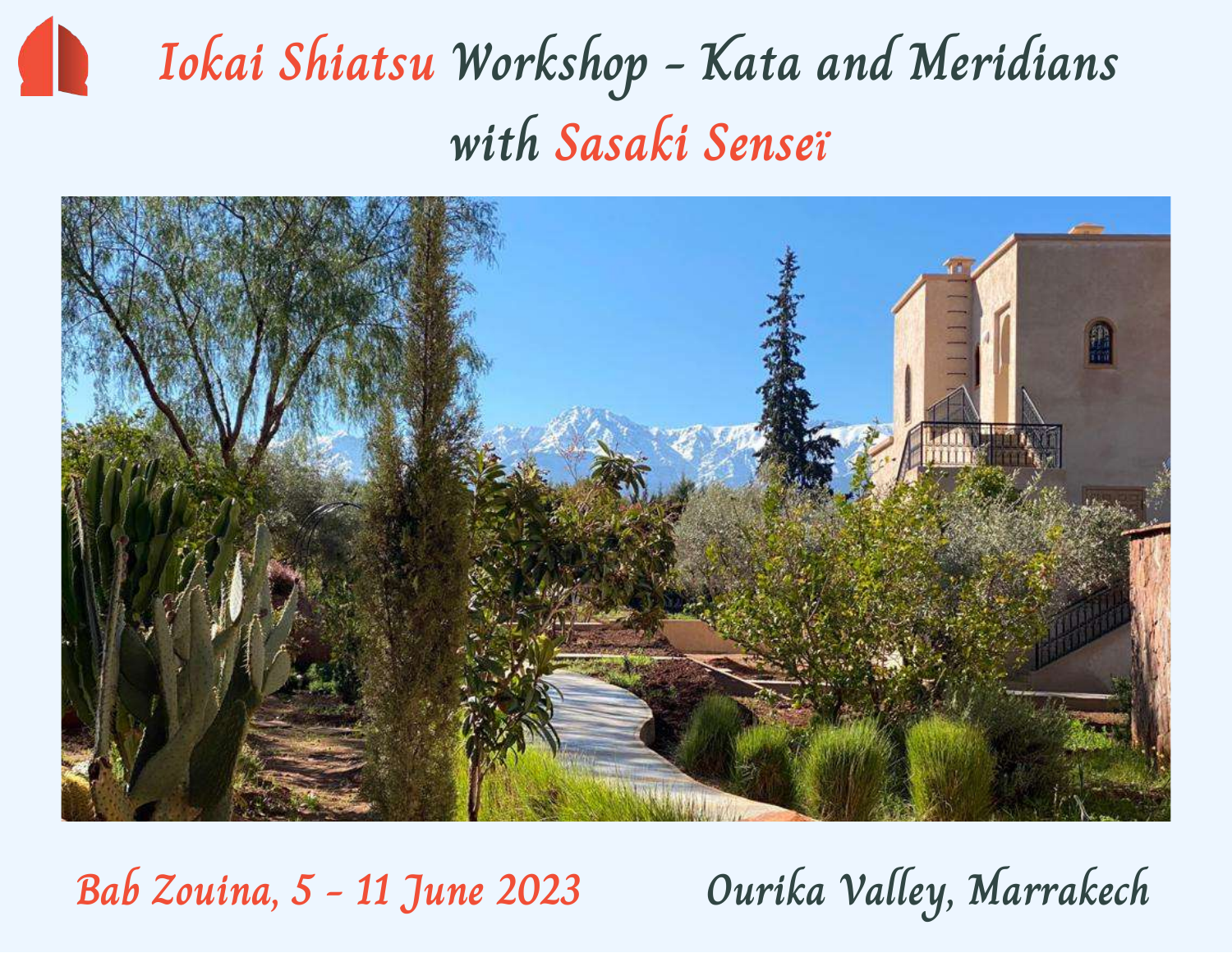

### sasaki sensei

He is the founder of Iokai Meridian Shiatsu in Europe and the president of the Association for Iokai Shiatsu Europe (AISE). After his travels to India and China in order to develop a deep understanding of Eastern spiritual thinking, he worked for a long time at the Iokai Center in Tokyo. He assisted Masunaga Senseï in his practical and theoretical teaching of shiatsu. In 1981 Sasaki Senseï arrived in Europe to teach Iokai Shiatsu and continue his research on the spirit and the knowledge of traditional oriental medicine through shiatsu. Sasaki Senseï has trained practitioners and teachers in many European countries for more than 40 years.



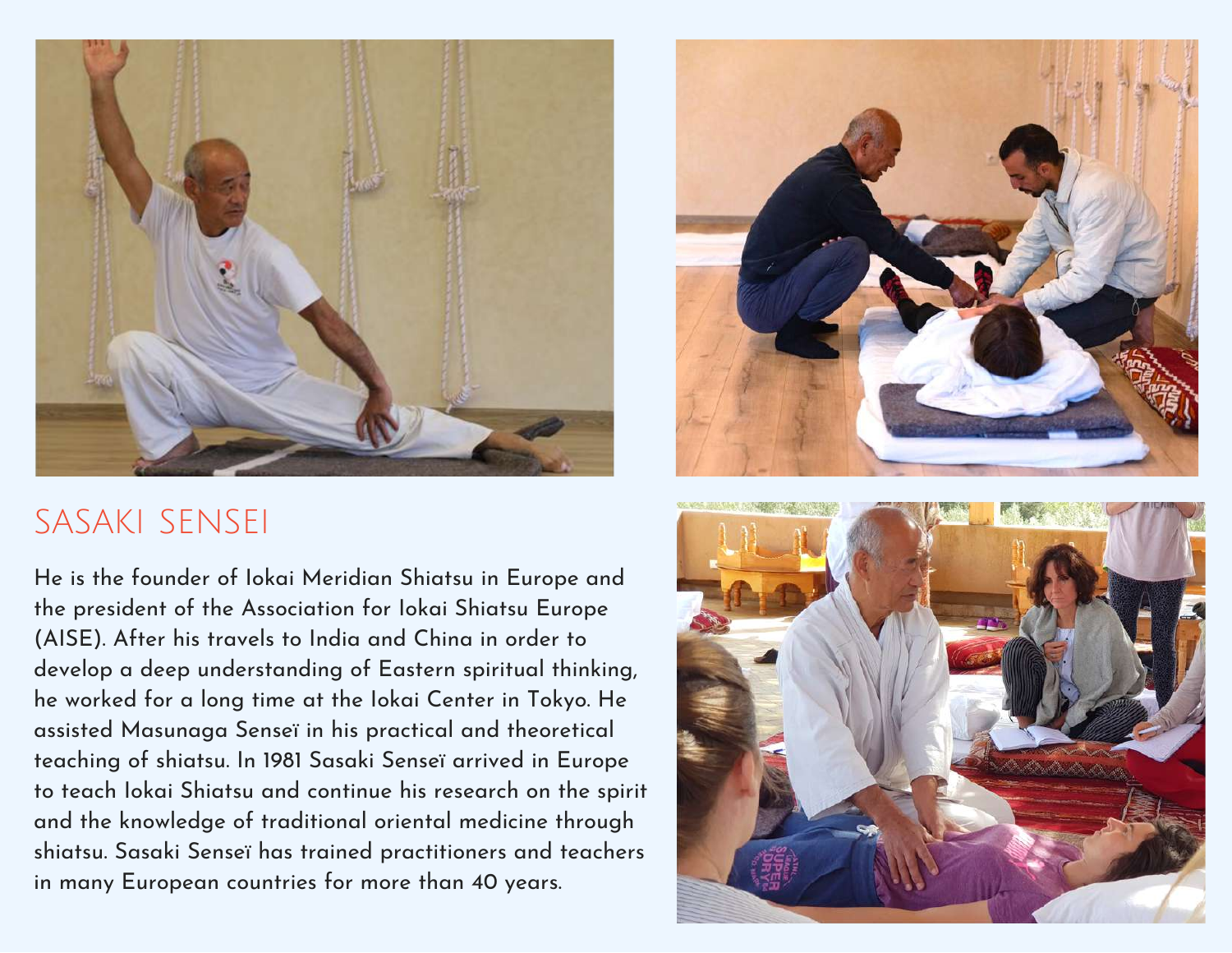### IOKAI SHIATSU

Founded in the past century by Masunaga Senseï, the Iokai Shiatsu (shi: fingers and atsu: pressure) is a Japanese healing technique. Its sources go back to Tuina, a traditional Chinese body technique from 2700 BC. This is why the principles of Traditional Chinese Medicine, Yin and Yang, the study of the 5 elements and the acupuncture points remain closely linked to shiatsu. Through his pragmatic research, Masunaga Senseï codified the function of meridians and developed a therapeutic approach that became recognised in Japan, then in the West and in the East.

Shiatsu is traditionally practiced on the floor and fully dressed. The meridians are the subtle paths for the circulation of vital energy (the Ki) and form a link between the surface of the body and the deep organs. Shiatsu also includes a wide variety of gentle mobilizations of the body joints.

Iokai Shiatsu is an art that is distinguished from a simple manual technique by the fact that it engages the psychic and physical wholeness (spirit-body) of the practitioner and the recipient. The quality of this communication is one of the essential points of Iokai Shiatsu in which the term "touching life" lies. Sasaki Senseï was deeply influenced by these aspects during his collaboration with Masunaga Senseï and it is the heart of this approach that he teaches in Europe.

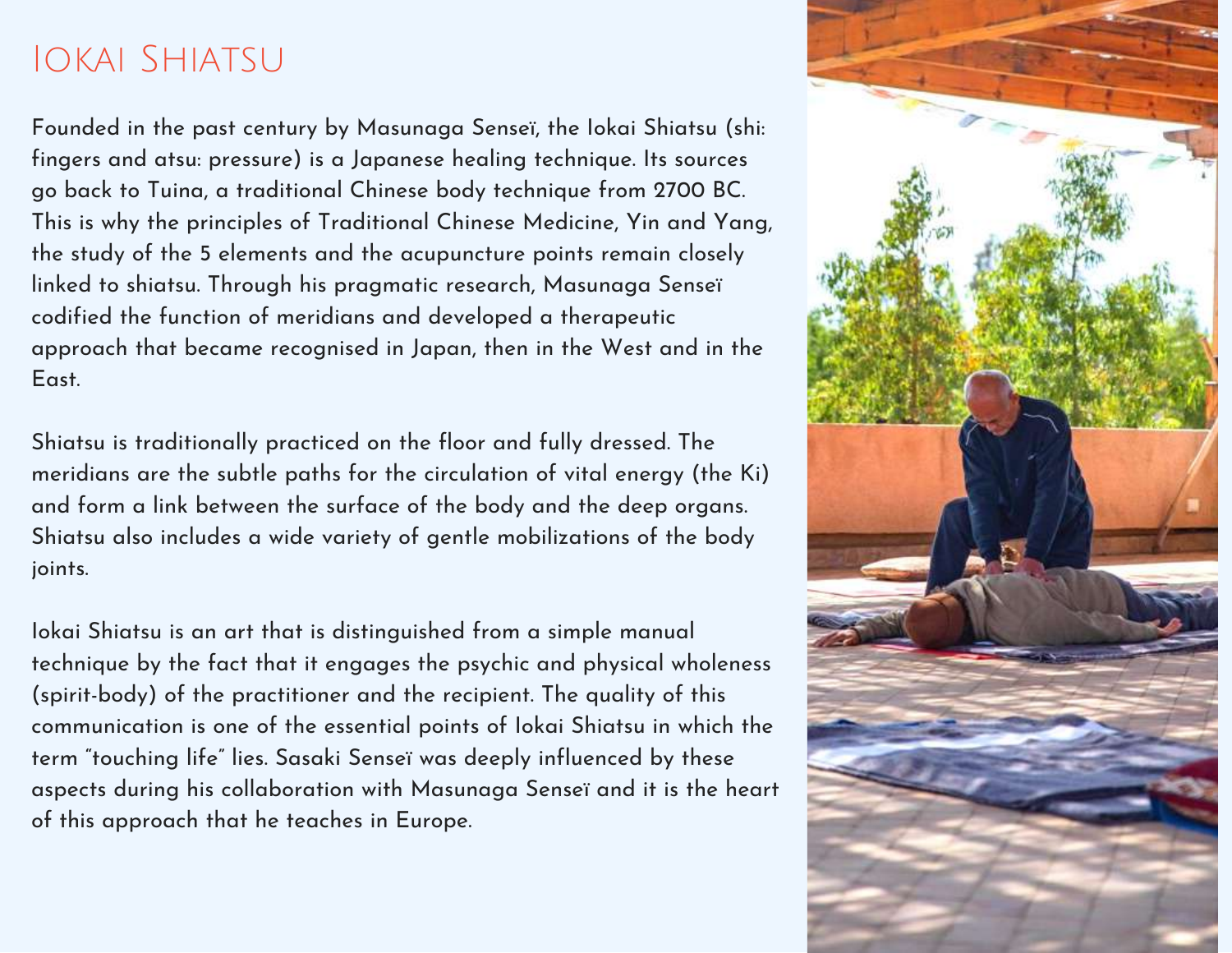

### PROGRAMME

#### **Monday, June 5, 2023**

Welcome at the airport of Marrakesh Transfer to Bab Zouina Arrival 20:30 Dinner

#### **Tuesday to Saturday June 6 to 10, 2023**

06:30 - 08:00 Do In, Ki-Ko, morning exercises 08:00 - 09:30 Breakfast 09:30 - 12:30 Shiatsu workshop and coffee break 13:30 - 16:00 Lunch and free time 16:00 - 19:30 Shiatsu workshop and tea break 20:00 Dinner

#### **Sunday June 11, 2023 0**8:00 Breakfast Departure to Marrakesh airport

**Option (June 11 to 15, 2023) :** Additional 4-day Trek in Atlas mountains (aiming to climb Miltsen summit, altitude 3'800m). More informations upon request.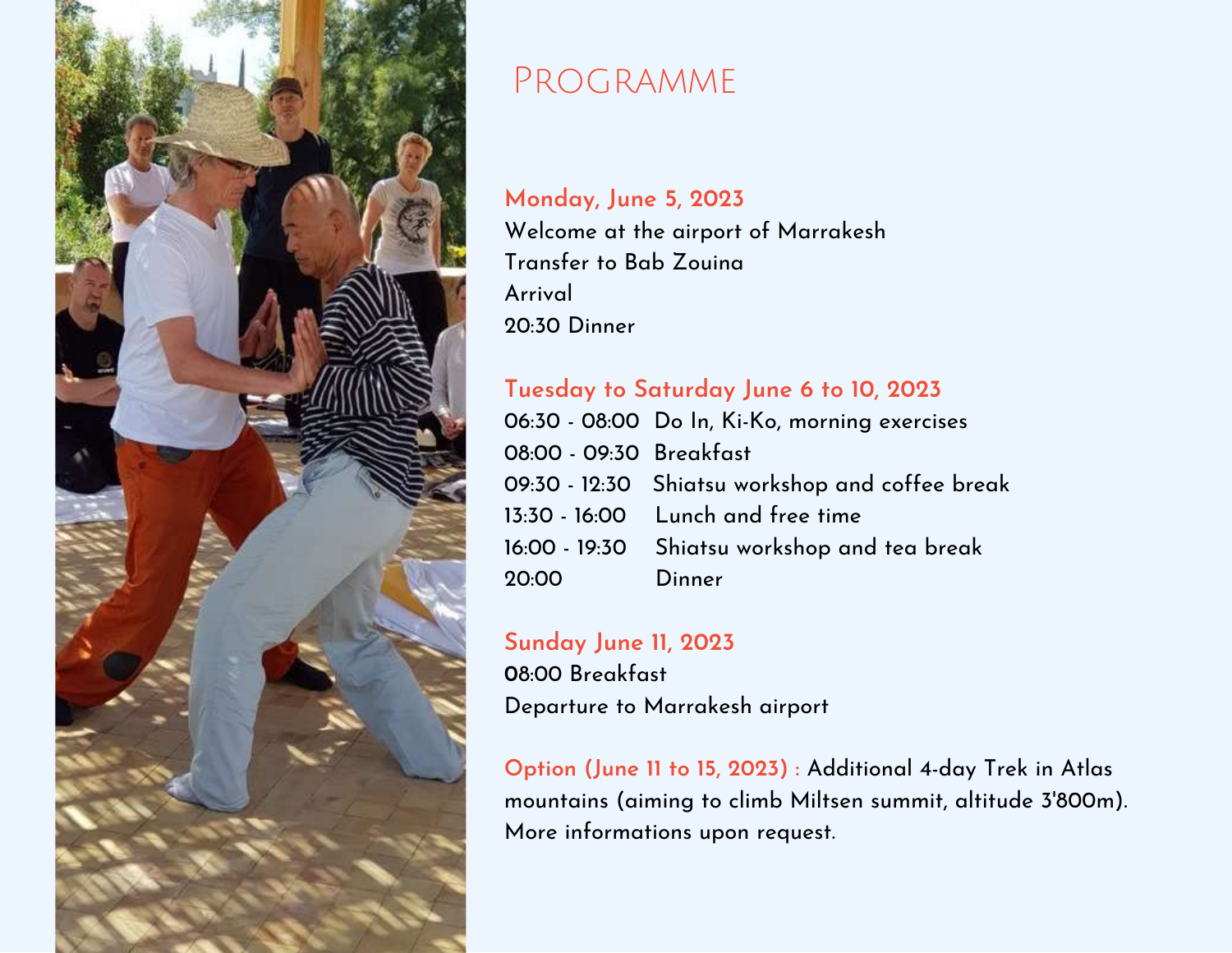### registration

The number of places is limited to 35 people. The course will be held with a minimum of 10 participants. A deposit of EUR 500 is required to confirm registration. The balance must be paid before 5 May 2023.

Register by sending an email to: **marhaba@babzouina.com**







## PRICE

The price is **EUR 930 in a triple room, EUR 1'110** in a double room and **EUR 1'290** in a single room. It includes: 5 days of teaching, transfer to and from Marrakech airport, accommodation for 6 nights, meals at Bab Zouina, fruit and Moroccan tea at will.